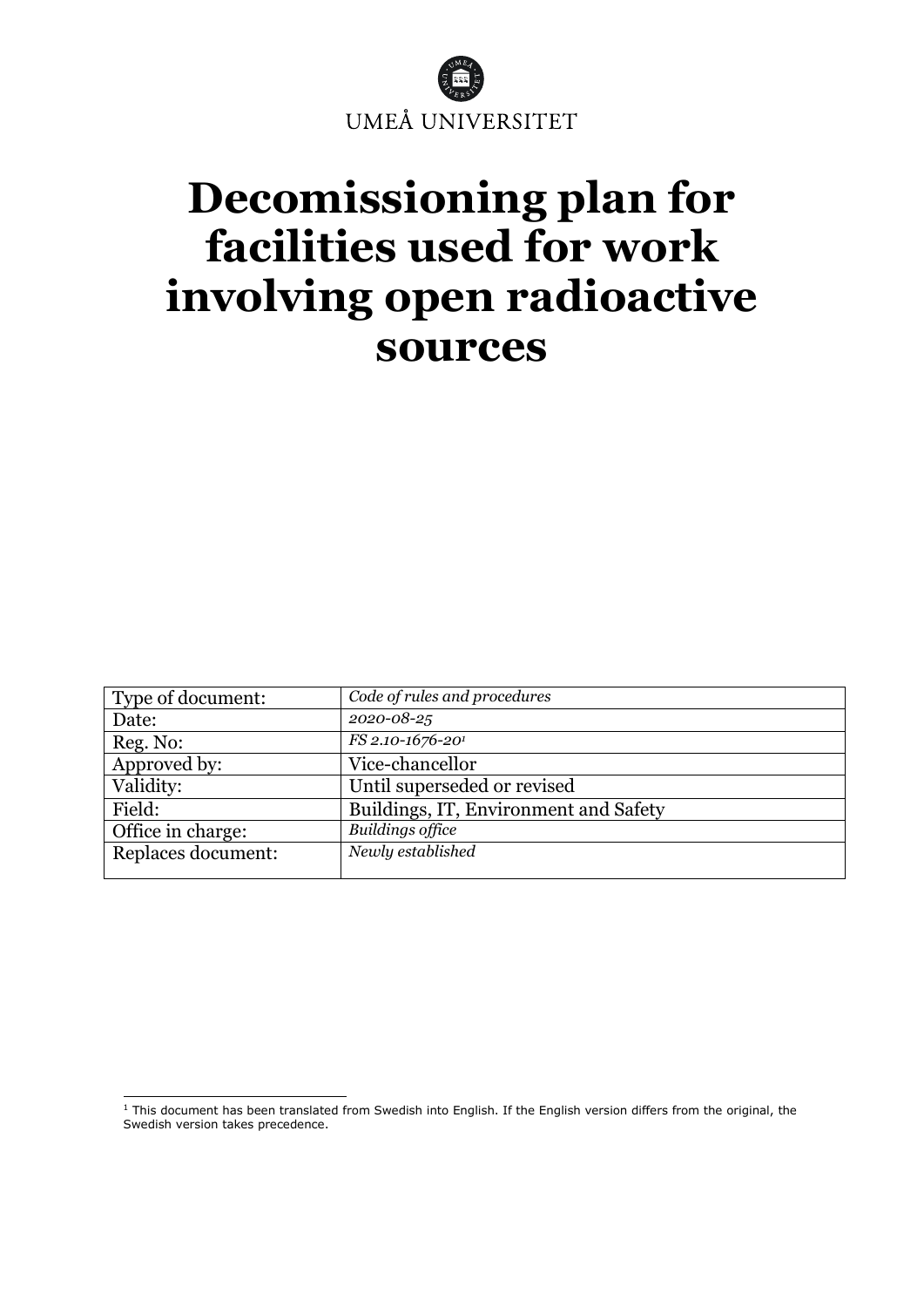

# **Content**

| 1.  |                  |                                                                                     |  |
|-----|------------------|-------------------------------------------------------------------------------------|--|
| 2.  |                  |                                                                                     |  |
| 3.  |                  |                                                                                     |  |
| 4.  |                  |                                                                                     |  |
| .5. |                  |                                                                                     |  |
|     | 5.1.             |                                                                                     |  |
|     | 5.2.             |                                                                                     |  |
|     | 5.3.<br>status 6 | Examples of materials and facilities that might come under consideration for exempt |  |
|     | 6.               |                                                                                     |  |
|     | 7.               |                                                                                     |  |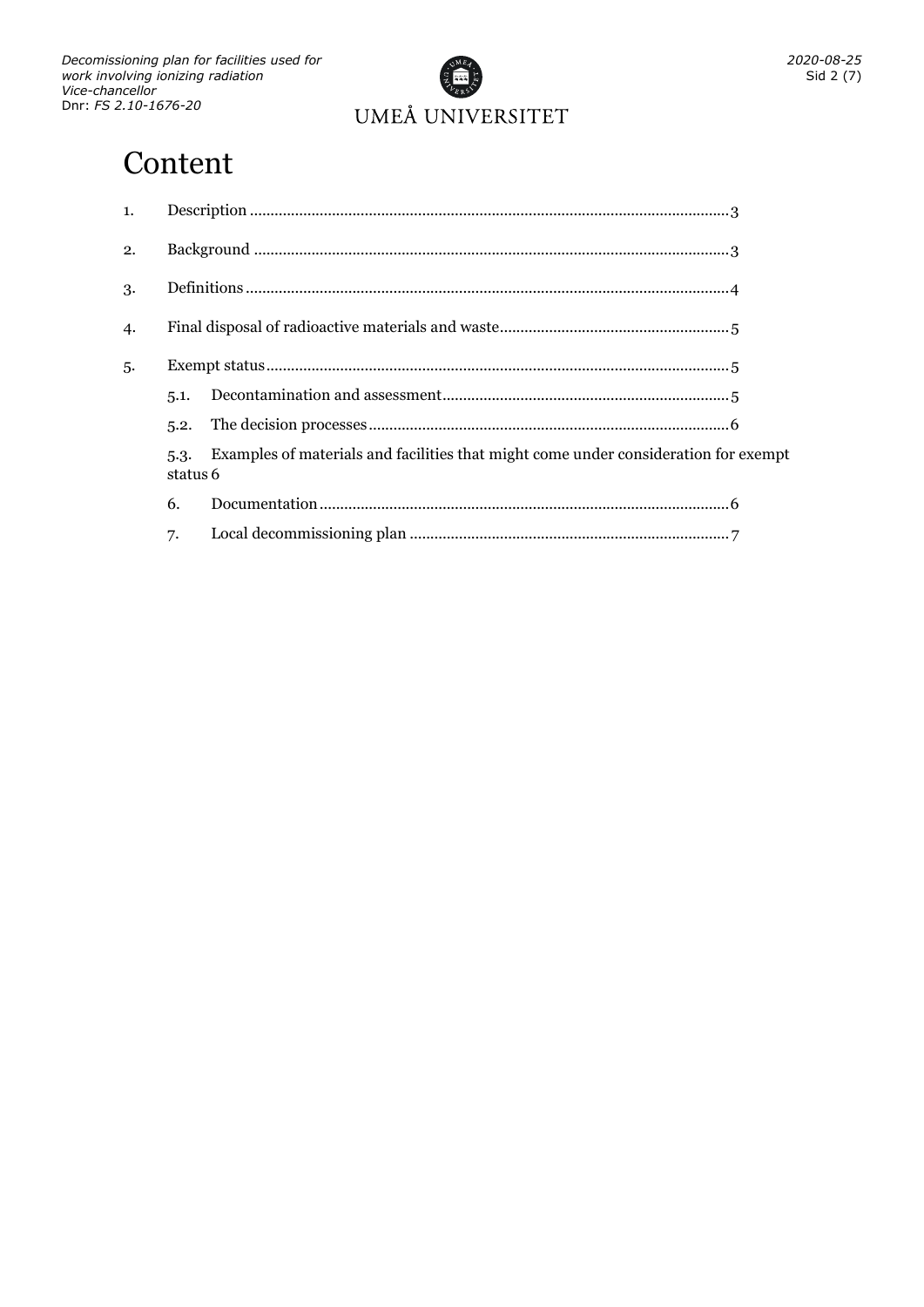

# <span id="page-2-0"></span>1. Description

This decommission plan describes the division of responsibilities and labor regarding the decommissioning of facilities at Umeå university that have been used for work involving open radioactive sources. This plan describes the final disposal of radioactive materials and waste, as well as which materials and facilities that could be classified as exempt from certain regulations in the Swedish Radiation Protection Act. This document is designed for the type of work conducted at Umeå university at the time of the document's creation. The document was created in compliance with the Swedish Radiation Safety Authority's regulations regarding the exemption of materials, facilities, and areas, from certain regulations in the Swedish Radiation Protection Act (SSMFS 2018:3). This plan will be updated as needed. This plan is part of the radiation protection management system at Umeå university.

# <span id="page-2-1"></span>2. Background

The purpose of the Swedish Radiation Protection Act is to protect the people and the environment from the harmful effects of radiation. Umeå University is classified by the Swedish Radiation Safety Authority as an agency subject to a permit, which means that the university must apply for, and be granted, a permit to work with ionizing radiation. The university has two permits: one group permit for scientific and educational purposes (SSM2019-1607, CU 08205, valid through 2024-03-12); and one for exposing human subjects to radiation for medical purposes (SSM2016- 4122, Am-12069, valid through 2021-09-30).

The group permits cover open and sealed radioactive sources, as well as technical equipment that can produce ionizing radiation and that have been registered with the Swedish Radiation Safety Authority. The permits also cover discarded sources and radioactive waste.

The permit for exposing human subjects to radiation for medical purposes covers the transfer, lease, acquisition, holding, and use of X-ray equipment intended for medical diagnostic imaging. It also covers the Department of Public Health and Clinical Medicine's, and enheten för arbets- och miljömedicin's (the Unit for Occupational and Workplace Medicine, at the University Hospital of Umeå), work with iDXA and CT scanners.

The Vice-Chancellor of Umeå University is the permitholder, and thereby the utmost responsible for the work involving ionizing radiation at the university. The Vice-Chancellor is responsible for ensuring that departments working with ionizing radiation have access to qualified and properly educated staff and support functions.

To be granted a permit for work involving ionizing radiation, Umeå University must fulfill certain conditions. One of these conditions is that there must exist a decommissioning plan for the facilities where work involving open radioactive sources is conducted.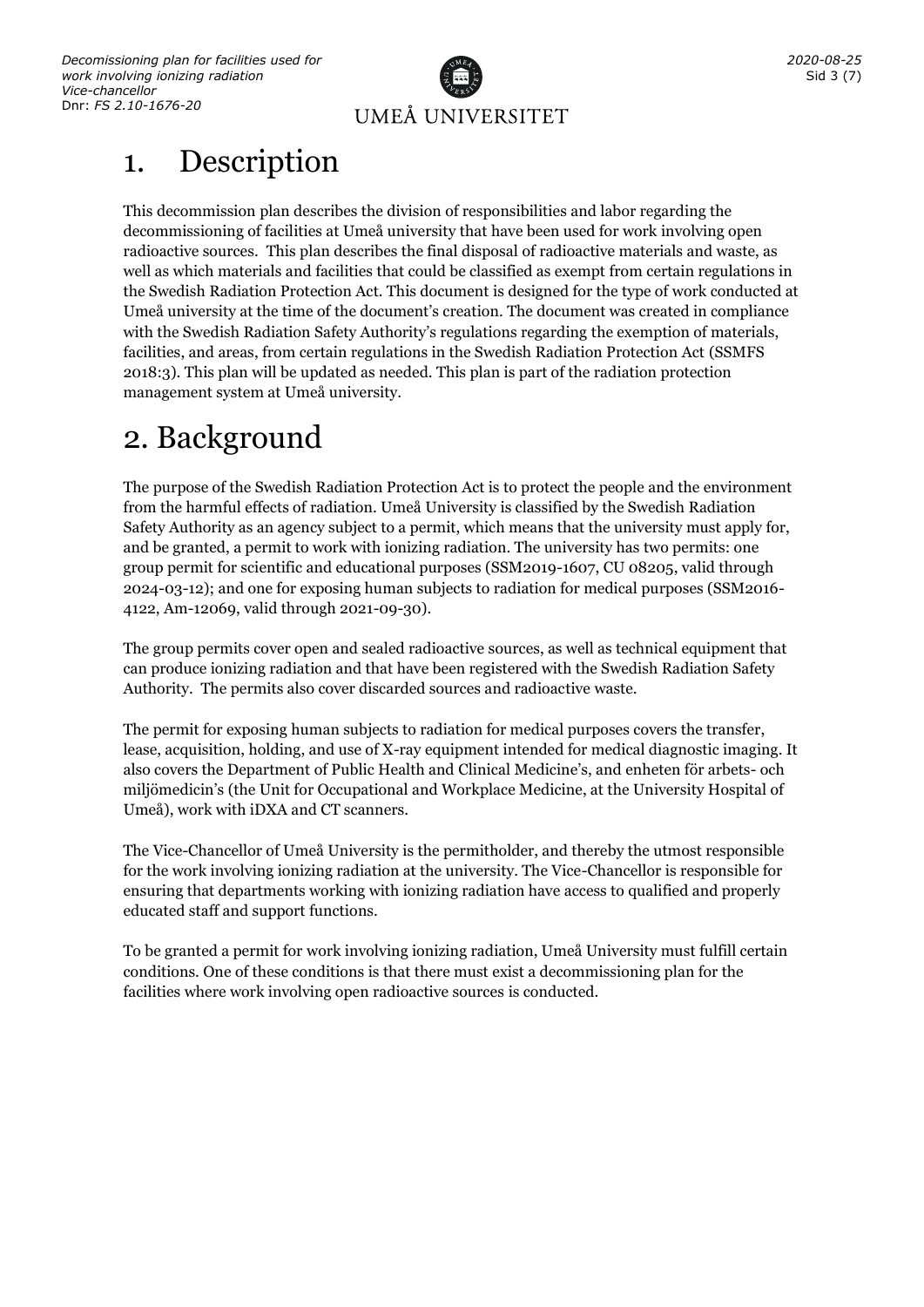

# <span id="page-3-0"></span>3. Definitions

#### **The Swedish Radiation Safety Authority**

The Swedish Radiation Safety Authority (SSM) is both a permit testing and supervisory authority. The authority sets regulations for work involving ionizing radiation, and they review agencies, such as Umeå University, to ensure that they are working responsibly and that they are following the rules and regulations. The authority also reviews applications and grants permits for work involving ionizing radiation.

#### **Agency and local agency**

In the permit granted by the Swedish Radiation Safety Authority, Umeå University is counted as one agency. Faculties, Departments or Research Centers are in this document referred to as local agencies, and they are subordinate to, and included, in the agency subjected to the permit.

#### **Exempt status**

Materials, facilities, and areas that have, or may have, been contaminated with radioactive waste from work involving ionizing radiation can either be classified as radioactive waste or, if the risks associated with the contamination are negligible, as exempt from certain regulations in the Swedish Radiation Safety Act (2018:396). The conditions that must be met to classify material, facilities, or areas as exempt is given by the Swedish Radiation Safety Authority regulation SSMFS 2018:3.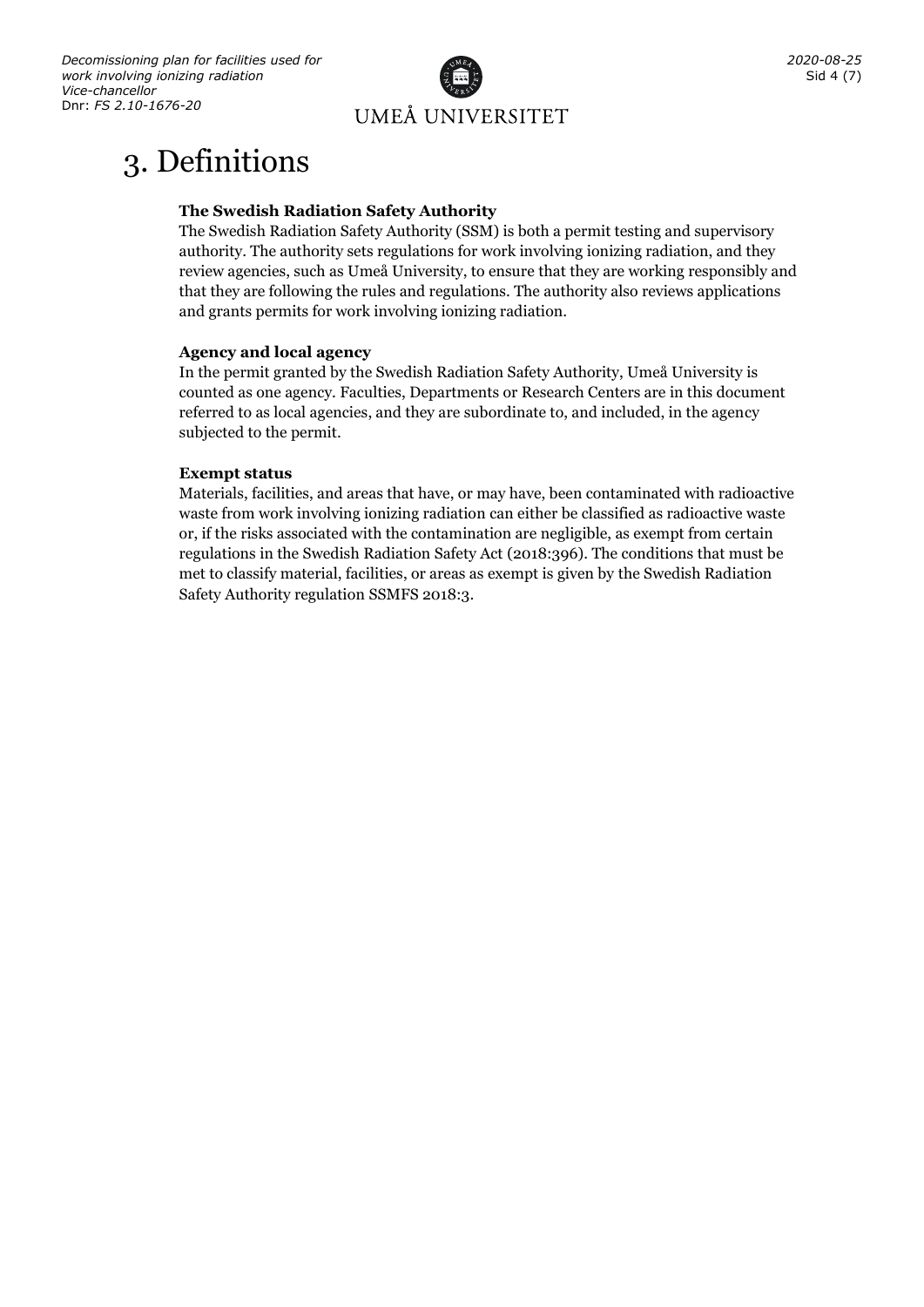

# <span id="page-4-0"></span>4. Final disposal of radioactive materials and waste

The Head of the Department/Director at the local agency is responsible for ensuring that radioactive materials and waste are disposed of according to the university common governing document *Code of rules and procedures for disposal of radioactive waste.* The document is available on Umeå University's website, under the *Legal Framework* tab.

# <span id="page-4-1"></span>5. Exempt status

### <span id="page-4-2"></span>5.1. Decontamination and assessment

The Head of the Department/Director at the local agency is responsible for decontamination and assessment of radioactive materials, facilities, and areas, before they can be classified as exempt.

#### **Decontamination**

Before a material of facility can be assessed, the radioactive decontamination must be removed as much as is reasonably possible.

#### **Assessment**

Materials and facilities that have or may have been contaminated with radioactive waste from work involving ionizing radiation, must be thoroughly assessed before they can be classified as exempt. The assessment can consist of direct measurements or calculations verified by measurements. The chosen method and scope of the assessment must be suited specifically for the suspected contamination and must account for the characteristics of the potentially contaminated materials and facilities.

Before an assessment can be performed an assessment protocol must be established. The protocol must contain detailed descriptions of:

- The materials and facilities that will be included in the assessment, and which radioactive materials that they have or may have been contaminated with.
- How the assessment will be conducted, including which methods and procedures that will be used.
- The expected use of materials and facilities after they have been classified as exempt.
- A quality assurance and documentation plan for the assessment procedure.

#### **Prohibition against dilution**

It is not allowed to dilute a radioactive material with the intent to prepare it for exemption assessment and classification.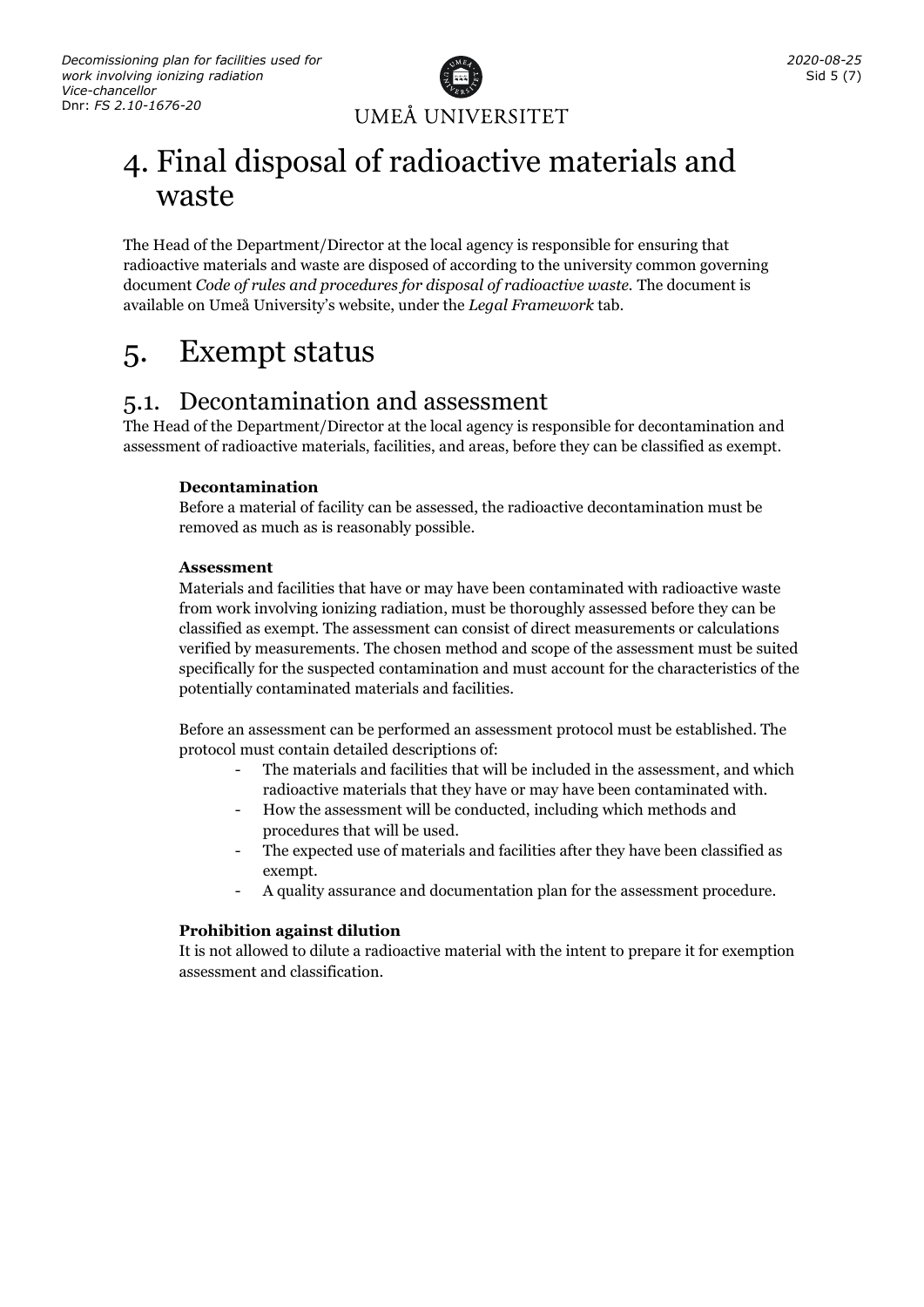

### <span id="page-5-0"></span>5.2. The decision processes

#### **Head of the Department/Director**

The Head of the Department/Director has the authority to classify a material as exempt provided that the activity of the radioactive contamination is below certain limits given by the Swedish Radiation Safety Authority regulation SSMFS 2018:3, paragraphs 12-15.

#### **Swedish Radiation Safety Authority**

Only the Swedish Radiation Safety Authority can, after a request has been made by the Head of the Department/Director, classify facilities and areas as exempt, as well as materials contaminated with an activity exceeding the limits given by the Swedish Radiation Safety Authority regulation SSMFS 2018:3, paragraphs 12-15.

#### **Using facilities that have not been classified as exempt**

Facilities that have been decontaminated and properly assessed by the Head of the Department/Director can be used by the local agency for other purposes without first being classified as exempt by the Swedish Radiation Safety Authority, provided that the activity of any remaining radioactive contamination does not exceed the limits given by appendix  $4$  in the Swedish Radiation Safety Authority regulation 2018:3. However, a request for exempt status must be made to the Swedish Radiation Safety Authority when the local agency no longer wants to make use of the facility.

### <span id="page-5-1"></span>5.3. Examples of materials and facilities that might come under consideration for exempt status

#### **Materials**

Fume cupboards, work benches, fridges, and freezers, are examples of materials that might come under consideration for exempt status. The Head of the Department/Director is responsible for ensuring that all such materials are listed in the local agency's decommissioning plan.

#### **Facilities**

All facilities at Umeå university where work involving ionizing radiation is conducted might come under consideration for exempt status. The Head of the Department/Director is responsible for ensuring that all such facilities are listed in the local agency's decommissioning plan.

### <span id="page-5-2"></span>6. Documentation

The Head of the Department/Director is responsible for ensuring that assessment and decision process, as well as the taken measures, are properly documented. The documentation must be saved for 10 years after the decision to grant exempt status was made, or for as long as specified by the Swedish Radiation Safety Authority. The documentation must include detailed descriptions of:

- What was assessed, how it was assessed, and by whom.
- Any radioactive contamination that was found and its activity.
- The quality assurance of the assessment and decision process, as well as of any taken measures.